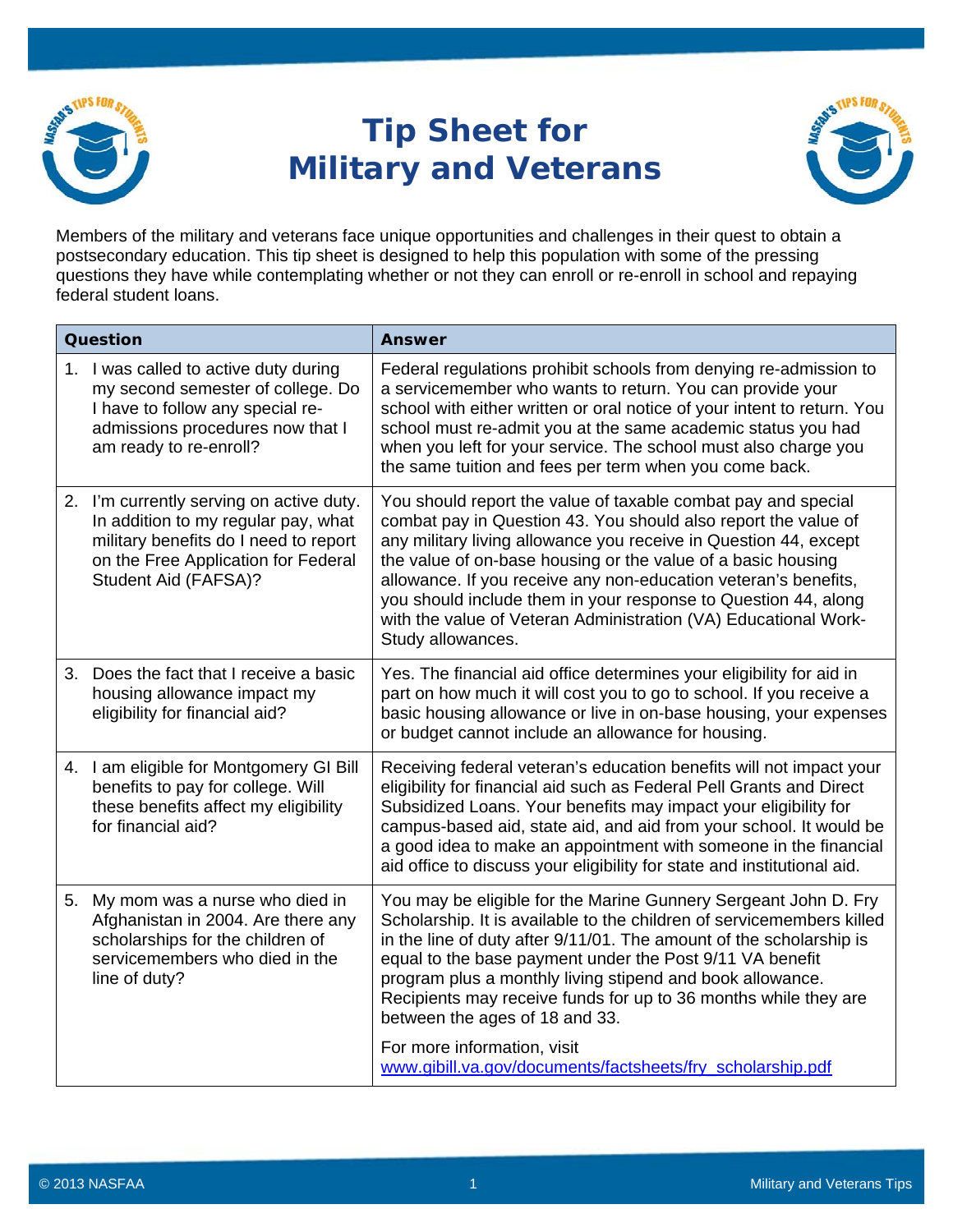| Question |                                                                                                                                                                                                                                                                                                                    | <b>Answer</b>                                                                                                                                                                                                                                                                                                                                                                                                                                                                                                                                                                                                                                                                                                              |
|----------|--------------------------------------------------------------------------------------------------------------------------------------------------------------------------------------------------------------------------------------------------------------------------------------------------------------------|----------------------------------------------------------------------------------------------------------------------------------------------------------------------------------------------------------------------------------------------------------------------------------------------------------------------------------------------------------------------------------------------------------------------------------------------------------------------------------------------------------------------------------------------------------------------------------------------------------------------------------------------------------------------------------------------------------------------------|
| 6.       | I finished high school recently and<br>will be starting college soon. My<br>dad, an Army officer, died in Iraq in<br>2007. I just filed a FAFSA on the<br>Web and my confirmation page<br>says I'm not eligible for a Federal<br>Pell Grant. Are there any financial<br>aid programs for students like me?         | Yes. You may be eligible to receive an Iraq and Afghanistan<br>Service Grant (IASG). You can receive an IASG if you were 23 or<br>younger or enrolled in postsecondary education when your parent<br>or guardian died as a result of military service in Iraq or<br>Afghanistan after 9/11/01 while on military service. The amount of<br>the IASG is the same as the maximum Federal Pell Grant. If you<br>are eligible for an IASG, you will receive a special letter from the<br>Department of Defense after your FAFSA is processed. You may<br>also be eligible for the Marine Gunnery Sergeant John D. Fry<br>Scholarship. For more information, visit<br>www.gibill.va.gov/documents/factsheets/fry_scholarship.pdf |
|          | 7. I have applied for financial aid and<br>have been selected for verification.<br>My parents are divorced and my<br>dad provided his information on my<br>FAFSA. He is deployed in Iraq and<br>did not have time to file a tax return<br>before he left. How do I get the<br>information I need for verification? | Under the Higher Education Relief Opportunities for Students Act<br>of 2003 (HEROES), the Department of Education (ED) has waived<br>or modified various federal financial aid requirements for certain<br>individuals. To verify your dad's income information, you should<br>give your school a statement from your dad certifying he did not<br>file a return and was not required to file an extension because he<br>was called to active duty along with copies of all of his W-2 forms.<br>For more information about waivers and modifications under the<br>HEROES, please visit www.finaid.org/military/heroes.phtml                                                                                               |
| 8.       | I finished college a couple of years<br>ago and taught science at a Title I<br>school. I am a reservist and was<br>called to active duty to serve in<br>Afghanistan. How does my service<br>affect my eligibility for teacher loan<br>forgiveness? I have to teach for five<br>consecutive years to qualify.       | Under HEROES, ED has waived the requirement that qualifying<br>service for loan cancellation must be uninterrupted for a borrower<br>called to active duty. The time that you are on active duty, plus a<br>three-month transition period, is not considered an interruption in<br>the amount of time you need to teach in order to qualify for loan<br>cancellation.<br>For more information about waivers and modifications under the<br>HEROES, please visit www.finaid.org/military/heroes.phtml                                                                                                                                                                                                                       |
| 9.       | I may be eligible to receive<br>veteran's education benefits from a<br>couple of different programs. How<br>can I compare the benefits offered<br>by the various programs?                                                                                                                                         | The VA has a very good benefits comparison chart available at<br>http://www.gibill.va.gov/GI_Bill_Info/CH33/Benefit_Comparison_C<br>hart.htm                                                                                                                                                                                                                                                                                                                                                                                                                                                                                                                                                                               |
|          | 10. I recently graduated from college.<br>Can the military help me repay my<br>student loans?                                                                                                                                                                                                                      | The Army, Navy, and Air Force all offer a Student Loan<br>Repayment Program (SLRP). The total loan amount eligible for<br>repayment varies among the services, and a borrower may need<br>to meet other conditions. Only federal student loans are eligible.<br>For more information, please see:<br>www.eustis.army.mil/Education<br>Center/loan repayment program.htm (Army)<br>www.navy.com/navy/joining/education-<br>opportunities.html?cid?=4&pid=5 (Navy)<br>www.airforce.com/opportunities/enlisted/education/ (Air Force)                                                                                                                                                                                         |